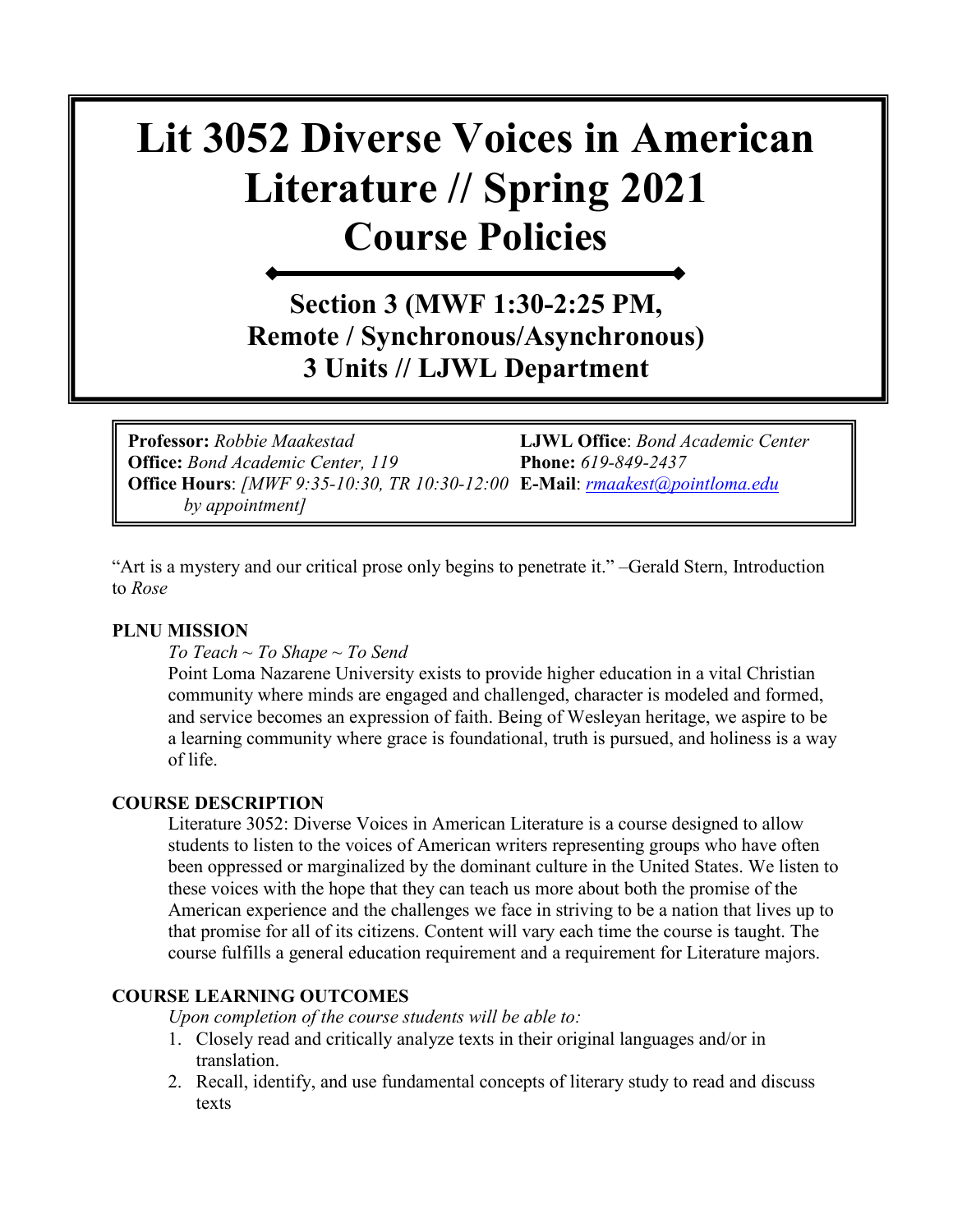- a. Standard literary terminology
- b. Modes/genres of literature
- c. Elements of literary genres
- d. Literary periods (dates, writers, characteristics, and important developments)
- e. Extra-literary research
- 3. Connect the works with their own lives and with the social, cultural, and historical contexts of the works and their authors.

#### **REQUIRED TEXTS**

*Bad Feminist* by Roxane Gay. **ISBN-13:** 978-0062282712 *Citizen* by Claudia Rankine. **ISBN-13:** 978-1555976903 *Fun Home* by Alison Bechdel. **ISBN-13:** 978-0618871711 *Passage to Ararat* by Michael J. Arlen. **ISBN-13:** 978-0374530129 *Rose* by Li-Young Lee. **ISBN-13:** 978-0918526533 *The Dream of Water* by Kyoko Mori. **ISBN-13:** 978-0449910436 *The Way to Rainy Mountain* by N. Scott Momaday. **ISBN-13:** 978-0826304360 *We the Animals* by Justin Torres. **ISBN-13:** 978-0547844190

Additional readings may be posted to Canvas and shared with you (you'll need to print these out and bring them with you to class the day they are due)

Please bring a notebook and writing utensil to each class to take notes, as well as the book that will be discussed for that class period.

#### **COURSE REQUIREMENTS**

#### *Reading/Reading Quizzes*:

Dates for the readings are clearly indicated on the schedule. Complete all reading prior to the class session when the text will be discussed. You will be expected to read and annotate (take notes in the margins) all assigned course readings. Reading quizzes will total 100 points, but there is no set number of quizzes planned: rather, the quiz grades will be totaled across the semester and then the percentage will be taken out of 100. Example: Fifteen 10-point reading quizzes in a semester and you get 80% total on them (120/150). You would then score 80/100 for this category.

#### *Discussion*:

The success of the course will be directly related to the quality of daily discussions. Each of you must feel comfortable contributing to discussions. And each of you should bring any questions you have about the reading to our attention during the course of our discussions.

#### *Writing*:

Each student will complete a mid-term exam, two reading journals, and a final exam, which includes a take-home reflective essay written outside of class to fulfill gen-ed lit. requirements. Students cannot pass the course without completing all of these major assignments.

#### *Group Presentation:*

In groups no larger than five, students will present on a work of literature (loosely defined) beyond what we've explored as a class, and present the work to the class. Each presentation will be 8-10 minutes in length and be uploaded to *YouTube*. A group grade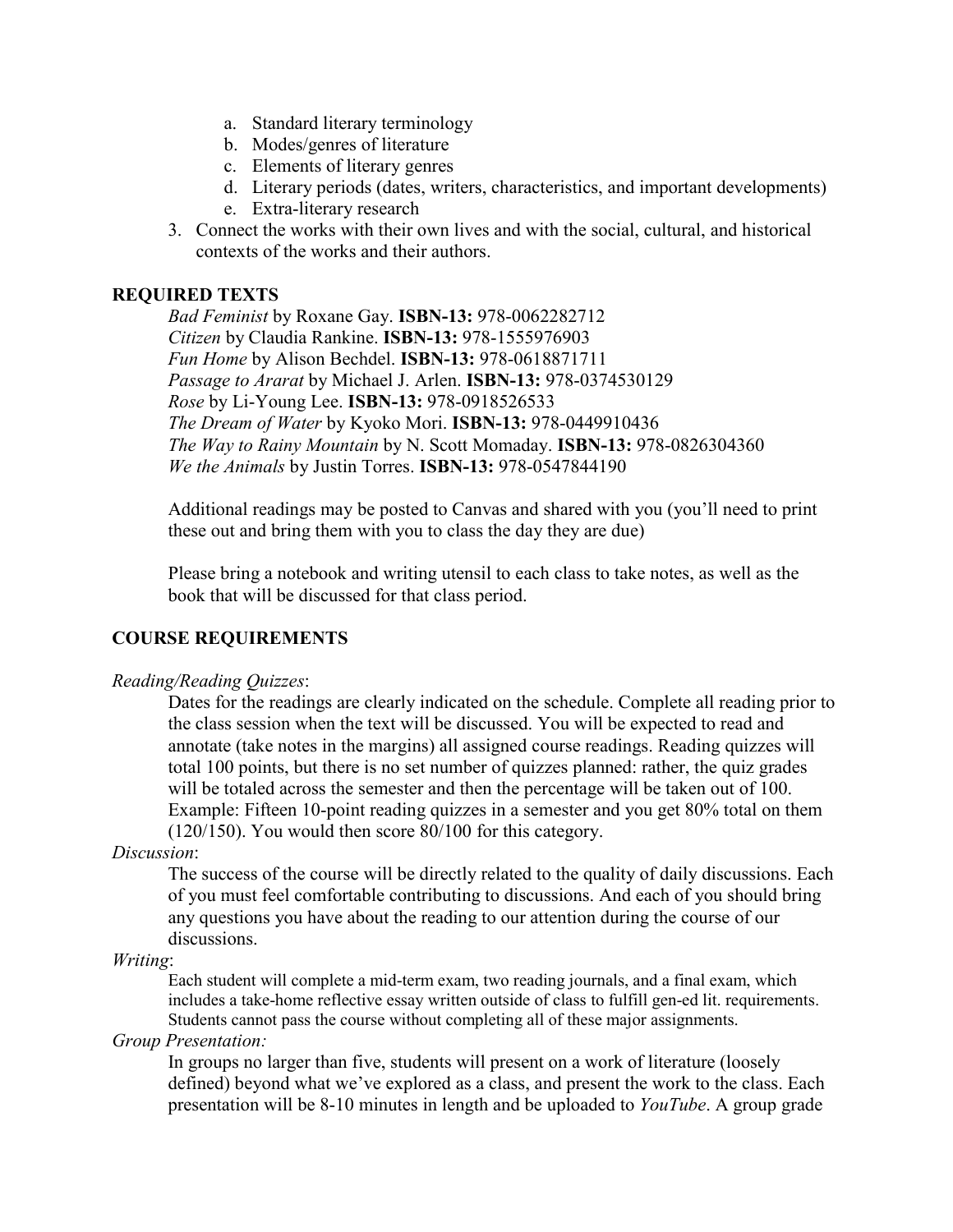will be given for the presentation content, quality, and delivery. Each student will turn in an annotated bibliography detailing three sources that they read to contribute to the presentation content and a detailed breakdown of how each group member contributed to the presentation. This portion of the presentation grade will receive an individual grade. *Attendance and Participation*:

Regular and punctual attendance at all classes is considered essential to optimum academic achievement and is worth 160 points (5 points apiece). Attending each class and participating in Zoom class discussion will result in full attendance credit for that class period. If you attend all 35 class periods, you can gain up to 15 points extra credit on top of the 160 attendance/participation points.

If you miss a class, it is possible to make up that class period within the week: to do so you must contact the professor and request a link to the recorded Zoom class discussion so that you can watch it and participate on the corresponding class discussion board by watching the recording of the class, and thoughtfully and extensively posting to the discussion board for that class period concerning content discussed in the class period, in addition to obtaining assignments or any updated schedule/assignment information from a classmate in order to be prepared for the next meeting. The thoroughness of this makeup participation will be graded by the professor.

If a student is absent from more than 10 percent of class meetings [for this course, that's more than 3 class periods], the faculty member can file a written report which may result in de-enrollment. If the absences exceed 20 percent [for this course, that's 6 class periods], the student may be de-enrolled without notice until the university drop date or, after that date, receive the appropriate grade for their work and participation. See [Academic Policies](http://catalog.pointloma.edu/content.php?catoid=18&navoid=1278) in the Undergraduate Academic Catalog.

#### **MIDTERM AND FINAL EXAMINATION POLICY**

Successful completion of this class requires taking the midterm and final examinations **on their scheduled days**. The Midterm will consist of a multiple choice component and a take-home essay. The Final Exam will consist of a multiple choice component and a takehome essay. The final examination schedule is posted on the [Class Schedules](http://www.pointloma.edu/experience/academics/class-schedules) site. No requests for early examinations or alternative days will be approved.

#### **METHODS OF INSTRUCTION**

This class is interactive and discussion-based. So you'll need to come to class prepared to talk and write about the literary texts we're reading and contribute to and lead discussions, small groups, and peer reviews. You will not understand what is happening during our classes if you haven't done the reading and you will miss out on valuable perspective and insights from your classmates if you do not attend class. The same goes for the writing assignments: they are designed to increase your understanding of the texts and make class more productive. Students who attend regularly, stay engaged in the class activities, and keep up with all of the assigned reading and writing usually succeed in this course.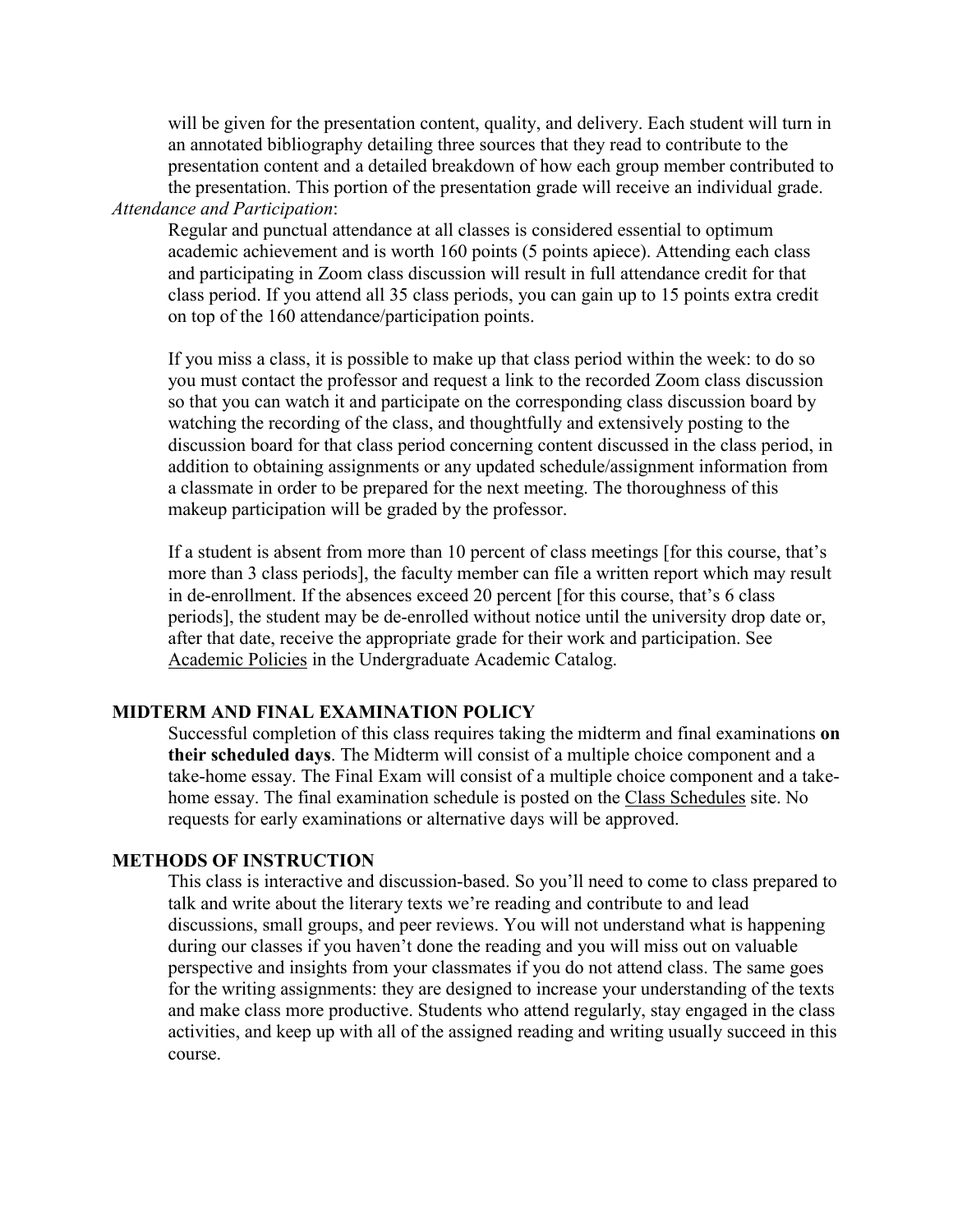### **GENERAL COURSE POLICIES**

#### **CANVAS**

Throughout this course, students will be required to utilize Canvas to post homework responses, receive course grades, and access any changes to the *Course Schedule* throughout the semester. If the *Course Schedule* is updated, students will be notified well in advance, but will need to download the updated schedule which the instructor will post on Canvas.

#### **CANVAS SUPPORT**

If you have questions about the content you find in my Canvas course or need clarification on assignment instructions please let me know. If you are unsure how to use any given feature in Canvas you will find the [Canvas Guides](https://community.canvaslms.com/community/answers/guides/) to be a very helpful resource. If you cannot access something in my Canvas course or it appears that some part of the course is not working properly, please contact the Office of Instructional Technology for support at **[oit@pointloma.edu](mailto:oit@pointloma.edu)**. Include specific information in the request (course ID, section, assignment or module name, etc.) to expedite the troubleshooting process. Screenshots are super helpful!

#### **PLNU EMAIL**

Students must regularly check their PLNU email account for updates on assignments and scheduling.

#### **RESPECT**

Practice basic respect and consideration toward your peers and professor. There will likely be some tricky moments in this class because the literature we read may bring up some conversations about sensitive issues, challenging topics, and difficult language. Remember that we are interested in inquiry, especially critical inquiry, not in offending or battering other people into compliance. Please do not sleep, carry on private conversations, text, or work on assignments for other classes--this is going to be a challenge since this semester is online, but paying attention during Zoom class discussions will be the best way for this course to be a learning experience. Students who do not actively pay attention and participate in class and will lose participation points.

#### **CONTENT WARNING**

As mentioned above, this class will ask you to engage with challenging topics and sensitive issues. Content warnings will not be provided by the professor for individual assigned readings because students should be empowered to judge content for themselves; if content is triggering, or if students determine class discussion of a specific reading will not be a positive or safe space for them, they should contact the professor ahead of time to discuss alternatives.

#### **TECHNOLOGY**

Refrain from using technology during class time unless a classroom activity calls for it to be used. This means cell phones, laptops, iPads, and other electronic devices. More often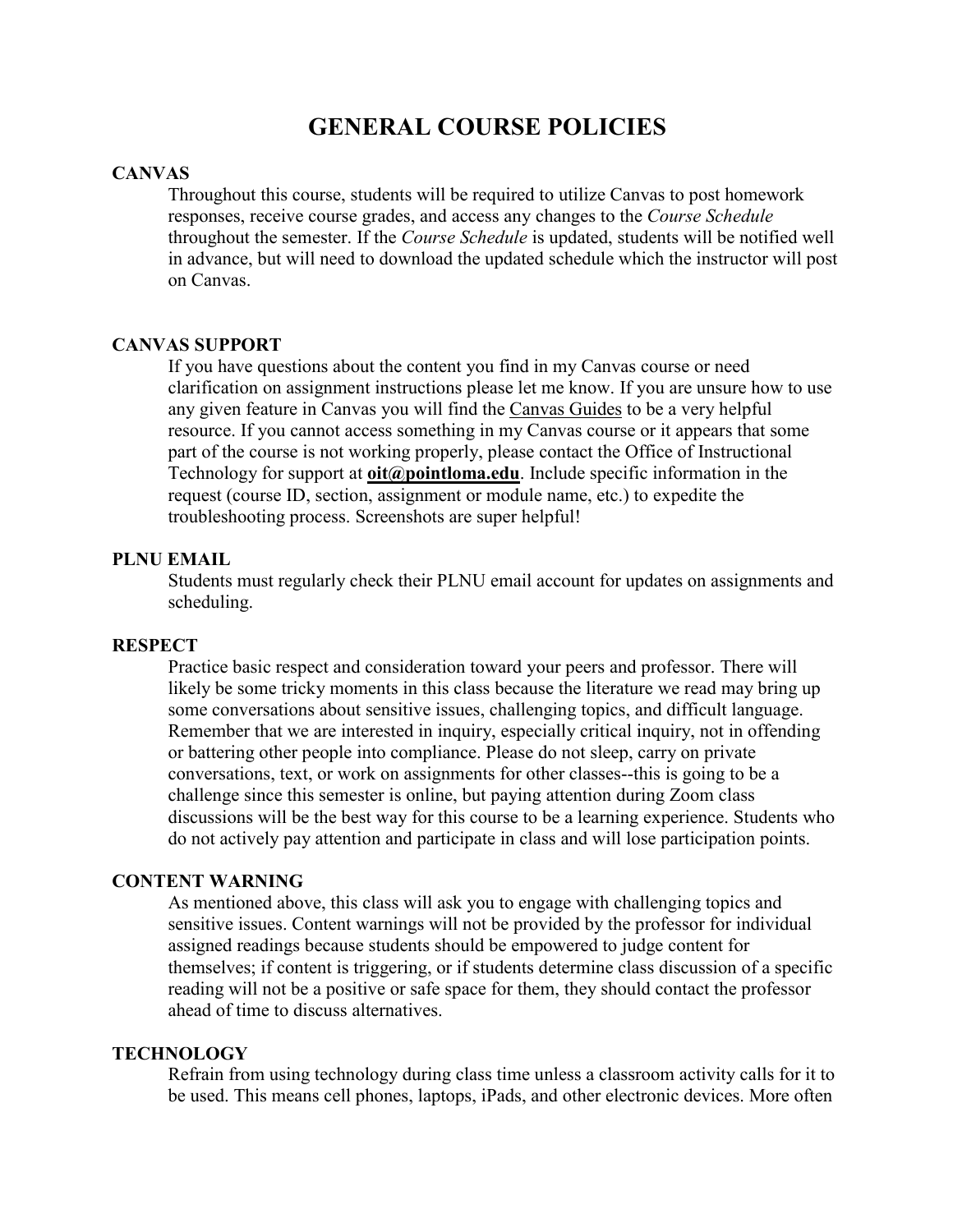than not, these create a distraction, rather than being useful. Taking notes by hand has been shown to aid long-term comprehension much more so than typing notes, so by all means, *please take handwritten notes* throughout this class. Use of technology during class will result in lost participation points.

#### **TURNING IN ASSIGNMENTS**

All assignments must be turned in on Canvas *by the deadline specified on Canvas*.

Late assignments are those turned in any time after the specified due date. Late assignments will lose a letter grade for each calendar day they are late (so an A becomes a B after one calendar day, and so on). Late assignments will not be accepted after a week from the due date. It is your responsibility to ensure that your assignment is uploaded to Canvas on the day it is due. **I will not accept late homework, and missed in-class work and quizzes cannot be made up.**

#### **ACADEMIC HONESTY**

Students should demonstrate academic honesty by doing original work and by giving appropriate credit to the ideas of others. Academic dishonesty is the act of presenting information, ideas, and/or concepts as one's own when in reality they are the results of another person's creativity and effort. A faculty member who believes a situation involving academic dishonesty has been detected may assign a failing grade for that assignment or examination, or, depending on the seriousness of the offense, for the course. Faculty should follow and students may appeal using the procedure in the university Catalog. See [Academic Policies](http://catalog.pointloma.edu/content.php?catoid=18&navoid=1278) for definitions of kinds of academic dishonesty and for further policy information.

#### **PLNU COPYRIGHT POLICY**

Point Loma Nazarene University, as a non-profit educational institution, is entitled by law to use materials protected by the US Copyright Act for classroom education. Any use of those materials outside the class may violate the law.

#### **PLNU ACADEMIC ACCOMMODATIONS POLICY**

If you have a diagnosed disability, please contact PLNU's Disability Resource Center (DRC) to demonstrate need and to register for accommodation by phone at 619-849-2486 or by e-mail at [DRC@pointloma.edu.](mailto:DRC@pointloma.edu) See [Disability Resource Center](http://www.pointloma.edu/experience/offices/administrative-offices/academic-advising-office/disability-resource-center) for additional information.

#### **PERSONAL NEEDS**

Counseling is available in the Wellness Center for undergraduate students at PLNU. They are open Monday through Friday during the academic school year to offer morning, afternoon, and evening appointments. Please call (619) 849-2574 to schedule a counseling appointment.

#### **READING JOURNALS**

For each assigned book, you'll have the option of writing one **Reading Journal** entry of two full pages (2 pages = onto page 3) that critically engages with the text, and formulates a brief, thesis-based literary argument. You will be required to turn in **TWO**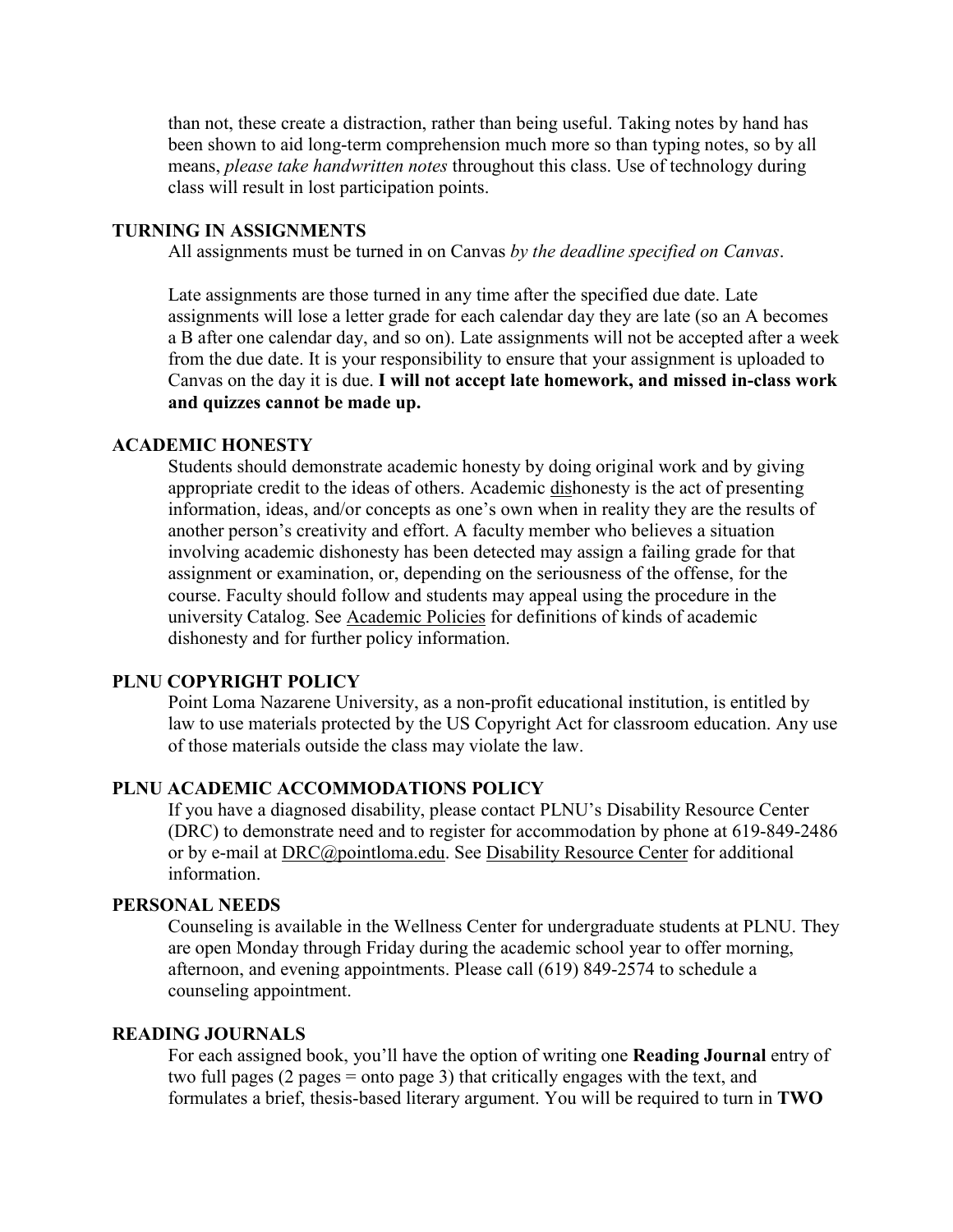**Reading Journals for the EIGHT books that we read,** so it is up to you which two you respond to. Reading Journal entries must be posted to your Reading Journal page on the class Canvas page any time *before the start of class on the day they are due.* If some part of one of our readings speaks to you or you think of something interesting early on in a text, feel free to write and turn in your journal in advance of the deadline. Please see the Course Schedule for due dates. Each of the two journals will be worth 50 points, totaling 100 points. No extra credit will be given for additional reading journals turned in beyond two.

#### **PARTICIPATION**

Coming to class well-prepared is critical in a discussion-based course like this one. I expect you to come to each class prepared—that means not just doing the reading, thinking about it, and digesting it, but also *bringing your book to class discussion* because we will often reference the text during class*.* Coming to class without the assigned reading for the day will result in a loss of participation points. You should also be prepared to actively engage in class discussions, peer reviews, and other in-class activities. I expect you each to meaningfully engage with the coursework and with one another.

Class participation and attendance will be graded out of 200. Each class day is worth 5 points, up to a max of 160 points (35 non-exam, non-prep, non-presentation MWF meetings). You can miss three classes without it affecting your grade (any points above 160 will be counted as extra credit [15 points possible])—but you are still responsible for the readings/homework due on the days you're absent, and in-class quizzes cannot be made up. If you miss class or are significantly unprepared for class, you'll earn a zero for that day. **Each absence above three will result in 5 points being subtracted from the participation category.** 

For the remaining 40 points of your participation grade, you'll earn a 34 if you're doing the basics of engaging with the class and participating in discussion; you'll earn a 35+ if I see you regularly leaping in and making strong contributions; you'll earn a 33 or lower if you are frequently late, unprepared, inattentive, disruptive, or do not regularly participate in discussion.

I expect you to attend class and to arrive on time—but I also understand that things come up. In the case of an emergency, please contact me as soon as possible to discuss what arrangements can be made.

#### **COURSE GRADING OVERVIEW**

100 points – Reading Journals 100 points – Presentation 100 points – Reading Quizzes 200 points – Class Attendance and Participation 200 points – Midterm Exam 300 points – Final Exam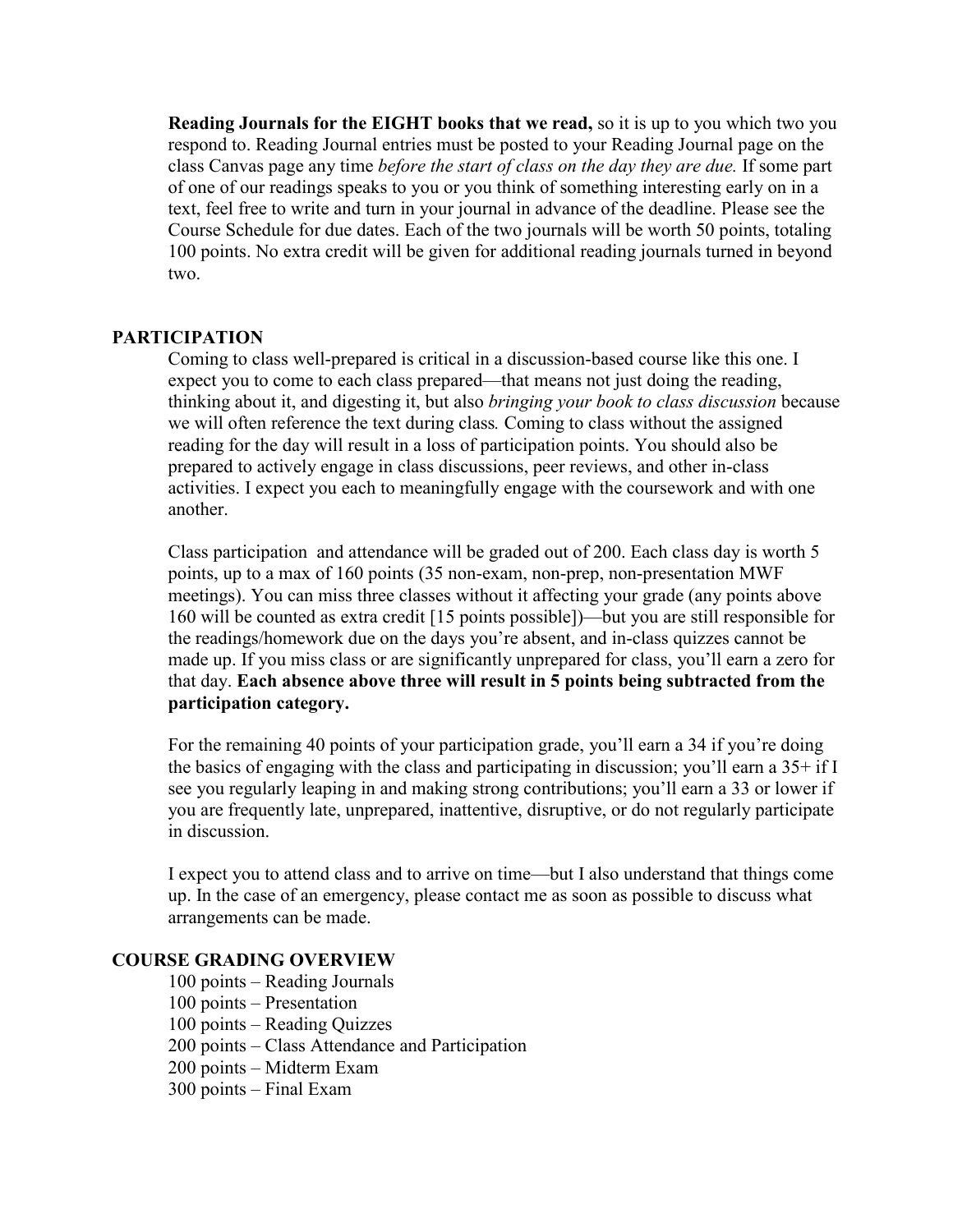#### **LETTER GRADE GUIDELINES**

|                    |           | $920 - 1000$ points | 900 - 919 points   | A-   |
|--------------------|-----------|---------------------|--------------------|------|
| 880 - 899 points   | $B+$      | $820 - 879$ points  | $800 - 819$ points | B-   |
| 780 - 799 points   | $C_{\pm}$ | 720 - 779 points    | $700 - 719$ points | $C-$ |
| $680 - 699$ points | $D+$      | $620 - 679$ points  | $600 - 619$ points | D-   |

#### **WHAT ESSAY EXAM GRADES ACTUALLY MEAN**

**A: Exceptional Work**: complex understanding and insightful application of skills and concepts; sophistication and depth in interpretation and style; proficiency in standard grammatical form and documentation conventions; high competence in all or almost all categories of the grading rubric.

**B: Very Good Work**: clear, thoughtful understanding and sound application of skills and concepts; correct written presentation; high competence in most categories of the grading rubric.

**C: Adequate Work**: obvious, general, or vague understanding and application of skills and concepts; acceptable written presentation; basic competence in many categories of the grading rubric.

**D: Less-than-Satisfactory Work**: limited understanding and weak application of skills and concepts; poorly presented written work; low competence in many categories of the grading rubric.

**F: Unsatisfactory Work**: inadequate understanding and incorrect application of skills and concepts; unacceptable written presentation; incompetence in most categories of the grading rubric.

## **LIT 3052 COURSE SCHEDULE**

| ***Gray highlight = asynchronous class period on Canvas. |                                                 |                                                              |  |  |
|----------------------------------------------------------|-------------------------------------------------|--------------------------------------------------------------|--|--|
| <b>DATE</b>                                              | <b>READING</b>                                  | <b>ASSIGNMENTS DUE (in bold)</b>                             |  |  |
| WEEK1                                                    |                                                 |                                                              |  |  |
| Monday, March 01                                         | Syllabus Day                                    |                                                              |  |  |
| Wednesday, March 03                                      | Arlen's <i>Passage to Ararat</i> , pgs. V-54    |                                                              |  |  |
| Friday, March 05                                         | Arlen's Passage to Ararat, pgs. 55-99           |                                                              |  |  |
| WEEK 2                                                   |                                                 |                                                              |  |  |
| Monday, March 08                                         | Arlen's <i>Passage to Ararat</i> , pgs. 100-154 |                                                              |  |  |
| Wednesday, March 10                                      | Arlen's Passage to Ararat, pgs. 155-201         |                                                              |  |  |
| Friday, March 12                                         | Arlen's Passage to Ararat, pgs. 202-250         |                                                              |  |  |
| WEEK <sub>3</sub>                                        |                                                 |                                                              |  |  |
| Monday, March 15                                         | Arlen's <i>Passage to Ararat</i> , pgs. 251-293 |                                                              |  |  |
| Wednesday, March 17                                      |                                                 | Mori's The Dream of Water, pgs. 1-60 Turn in Reading Journal |  |  |
| Friday, March 19                                         | Mori's The Dream of Water, pgs. 61-100          |                                                              |  |  |
| <b>WEEK4</b>                                             |                                                 |                                                              |  |  |
| Monday, March 22                                         | Mori's <i>The Dream of Water</i> , pgs. 101-151 |                                                              |  |  |
| Wednesday, March 24                                      | Mori's The Dream of Water, pgs. 152-204         |                                                              |  |  |
| Friday, March 26                                         | Mori's The Dream of Water, pgs. 205-275         |                                                              |  |  |
| WEEK <sub>5</sub>                                        |                                                 |                                                              |  |  |